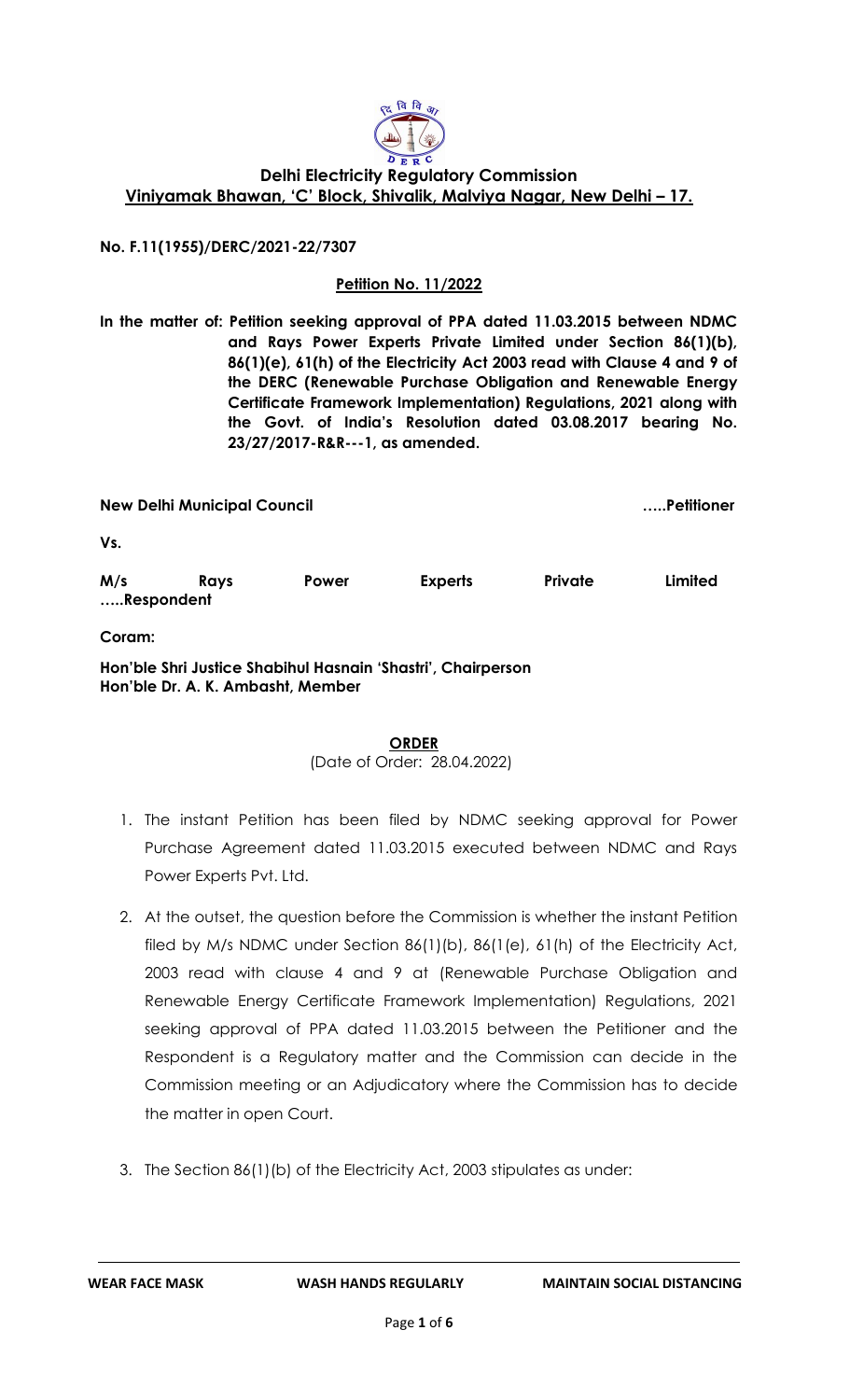*"Regulate electricity purchase and procurement process of distribution licensees including the price at which electricity shall be procured from the generating companies or licensees or from other sources through agreements for purchase of power for distribution and supply within the State;"*

4. The Hon'ble Supreme Court of India while deciding CA No. 14697 of 2015 dated 12.04.2018 in the matter of State of Gujarat and Ors. Vs. Utility Users Welfare Association & Ors. held that the Power under Section 86(1)(b) is a Regulatory in nature. The relevant Para is extracted below:

> *"81. We may also look to the nature and functions performed by the State Commission. Functions of the State Commission are prescribed under [Section](https://indiankanoon.org/doc/132967048/)  [86](https://indiankanoon.org/doc/132967048/) of the said Act. The enumerated functions are determination of tariff, regulation of electricity purchase and procurement process of distribution licencees, facilitating intra-state transmission, issuing licences to persons, promoting cogeneration and generation of electricity from renewable sources, levy fee, specify or enforce standards, fix trading margins. All these*  functions are regulatory in character rather than adjudicatory. The real *adjudicatory function is only provided in sub-clause (f) whereupon the Commission has the option of adjudicating the disputes between the licencees and generating companies, or to refer such disputes to arbitration. There is also an advisory role to be performed by the State Commission as specified in sub-section (2). …………."*

5. In view of the above, it is clear that function provided U/s 86(1) (b)of Electricity Act, 2003 for approval of Power Purchase Agreement dated 11.03.2015 is a Regulatory function, therefore the Commission decided the instant Petition in the Commission meeting.

## **BRIEF FACTUAL MATRIX OF THE CASE**

- 6. The Petitioner pursuant to DERC (Renewable Purchase Obligation and Renewable Energy Certificate Framework Implementation) Regulations, 2021 had entered into twenty-three (23) Power Purchase Agreements (PPAs) on 11.03.2015 with Respondent.
- 7. The PPA entered into as a result of bidding process against the proposal dated 17.10.2014 issued by the Petitioner inviting bid for roof top solar energy projects.
- 8. It is an admitted fact that on the basis of bid received, the lowest bid received from the Respondent was accepted and the Respondent was declared as a successful bidder.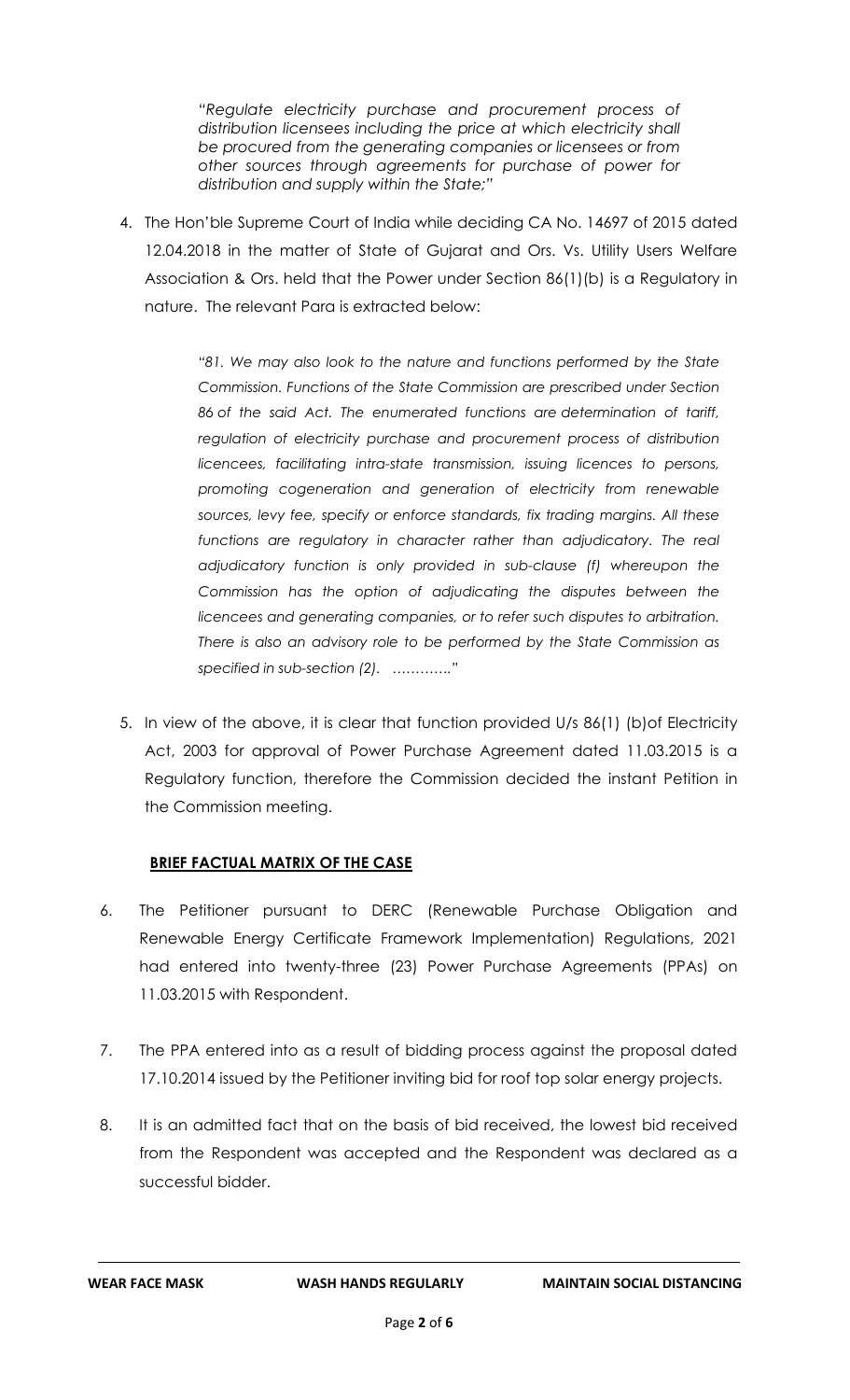- 9. Thereafter, 23 nos. PPAs were extended for 25 years between the Petitioner and Respondent on 11.03.2015 as a result of a bidding process against the proposal dated 17.10.2014 issued by Petitioner inviting bid for roof top Solar Energy Project.
- 10. The Petitioner/NDMC vide letter dated 11.11.2016 bearing No. D-165/Dir (power)/16 had submitted an application before the Commission seeking Grant of approval regarding the Power Purchase Agreement dated 11.03.2015 between New Delhi Municipal Council/NDMC/Petitioner and M/s Rays Power Experts Pvt. Ltd./ Respondent.
- 11. The Respondent herein vide its letter dated 18.05.2017 bearing No. RPEPL/NDMC/Chairman/16-17/04 referring to a joint meeting dated 18.05.2017 between Petitioner/NDMC, Respondent herein & the Commission, suggested to convert the project under Net Metering thereby meaning there would be no requirement for approval of Power Purchase Agreement by the Commission.
- 12. The above said possibility i.e. converting Roof Top Solar Power Plant into Net Metering arrangement was deliberated in a meeting dated 26.02.2018 by the Petitioner/NDMC. Further, it was decided that the said possibility of above said conversion issued by the Commission was in the nature of advice (said observation was advisory in nature) and not a direction from the Commission. Therefore, the Petitioner/NDMC decided to go ahead with a signed agreement/PPA.
- 13. As per Clause 3.2 of the Power Purchase Agreement, the Petitioner herein was obligated to obtain all statutory approvals including approval of the Power Purchase Agreements from the Commission.
- 14. The Respondent had filed a Writ Petition(Civil) No. 10579 of 2019 before Hon'ble High Court of Delhi and on 26.02.2021 at the time of hearing of Writ Petition, it was objected by the NDMC counsel that the Petitioner (herein Respondent) has to first approach the DERC for their claim and approval of rates and vide order dated 26.02.2021 Hon'ble High Court of Delhi has granted liberty/permission to petitioner to approach the DERC without prejudice.
- 15. Thereafter, in year 2021, the Respondent herein filed a Petition bearing Petition No. 29/2021 under Section 86 read with Section 63 of the Electricity Act, 2003 for seeking approval of the Power Sale Agreement dated 26<sup>th</sup> March, 2015 for approval of tariff of Rs 6.35/Kwh as per clause 8 of PPA in terms of the DERC (Renewable Purchase Obligation and Renewable Energy Certificate Framework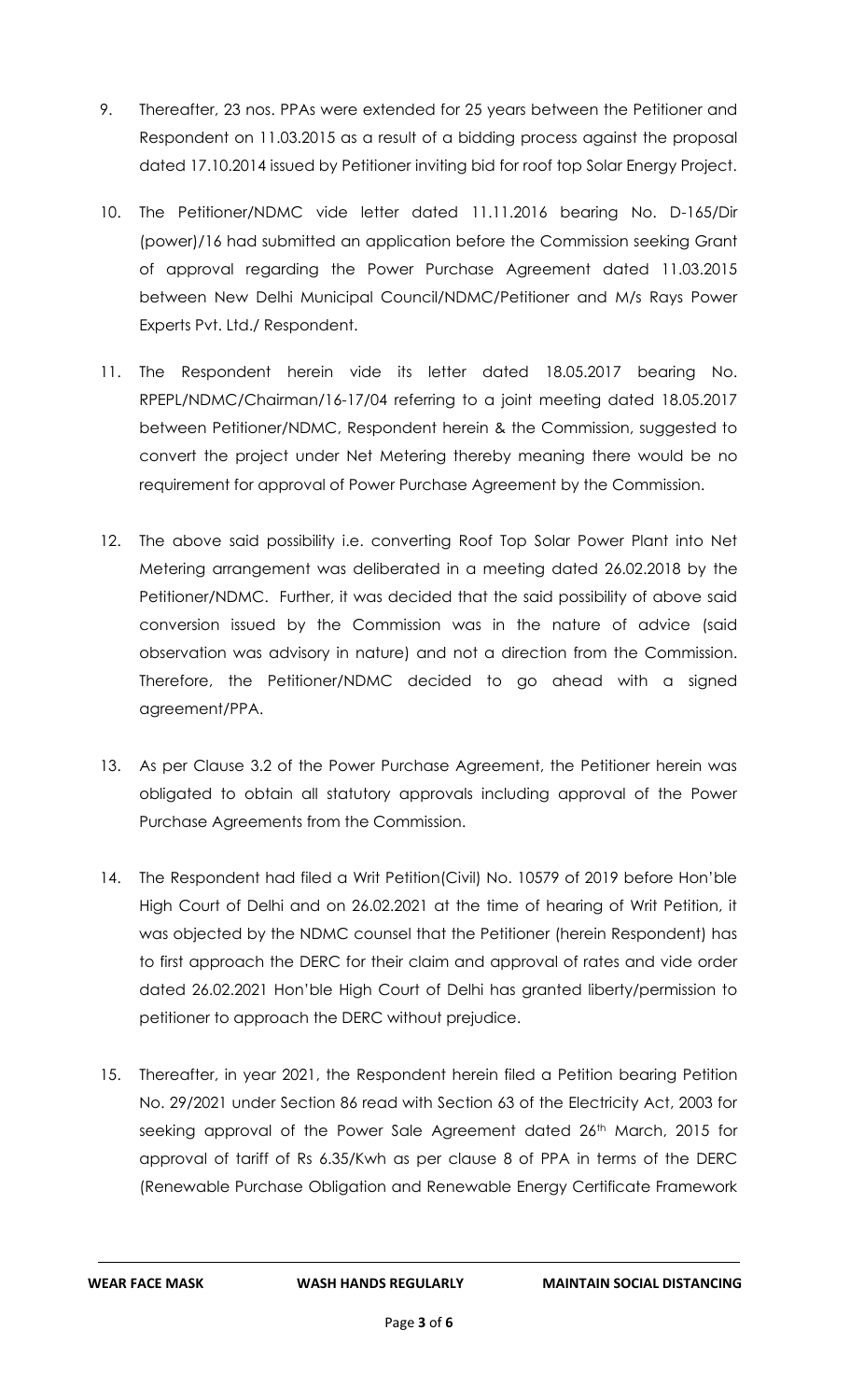Implementation) Regulations, 2001. The said Petition No. 29/2021 is still pending adjudication before the Commission.

- 16. The Commission vide its Order dated 07.10.2021 in above Petition No. 29/2021, directed the Petitioner/NDMC to file a fresh petition for approval of Power Purchase Agreement between the parties before the Commission, as it was obligated on the Petitioner to obtain approval from the Commission.
- 17. In compliance and furtherance of Order dated 07.10.2021, the Petitioner herein/NDMC has preferred present Petition. Respondent was granted an extension of time of 366 days for completion upon levy of penalty/liquidated damages of Rs. 1,03,93,825/- from the bills payable to the Respondent for Solar Power Generation in accordance with terms of Agreement.
- 18. Petitioner in its Petition sought to re-fix the tariff of Rs. 6.35/kWh on the basis of market rates of solar power prevailing on the date that the commercial operation of the project began i.e. Period of 2016-17, as there has been substantial delay in adhering to the scheduled completion date for completion of the project, which has resulted in depreciation of the solar power market rates.
- 19. The Petitioner has made the following prayers in its Petition:
	- i. **Para - b** : Approve the Power Purchase Agreement (PPA) dated 11.03.2015 between NDMC & Rays Power Experts Private Limited;
	- ii. **Para – e** : Pass Order(s) to fix the solar power tariff on the basis of prevailing market rates for solar power that existed at the time that the actual commercial operation of the project, in order to enable NDMC/Petitioner to provide consequential relief to the consumers of electricity served by NDMC/Petitioner in its jurisdiction.

## **COMMISSION ANALYSIS;**

- 20. NDMC, in pursuance of the "off-Grid and Decentralized Solar Application Scheme" of MNRE, issued Request for Proposal (RfP) dated 29.09.2014 for Long Term Procurement of Power from Solar. The respondent was selected as L1 bidder for quoting Tariff of Rs. 6.35/kWh for installation of grid connected rooftop solar PV projects and was issued LOI (Letter of Intent) No. D/212/Dir (project) 2014 dated 12.12.2014 by NDMC.
- 21. An Application dated 11.11.2016 regarding grant of approval to the Power Purchase Agreements dated 11.03.2015 between NDMC and Rays Power Experts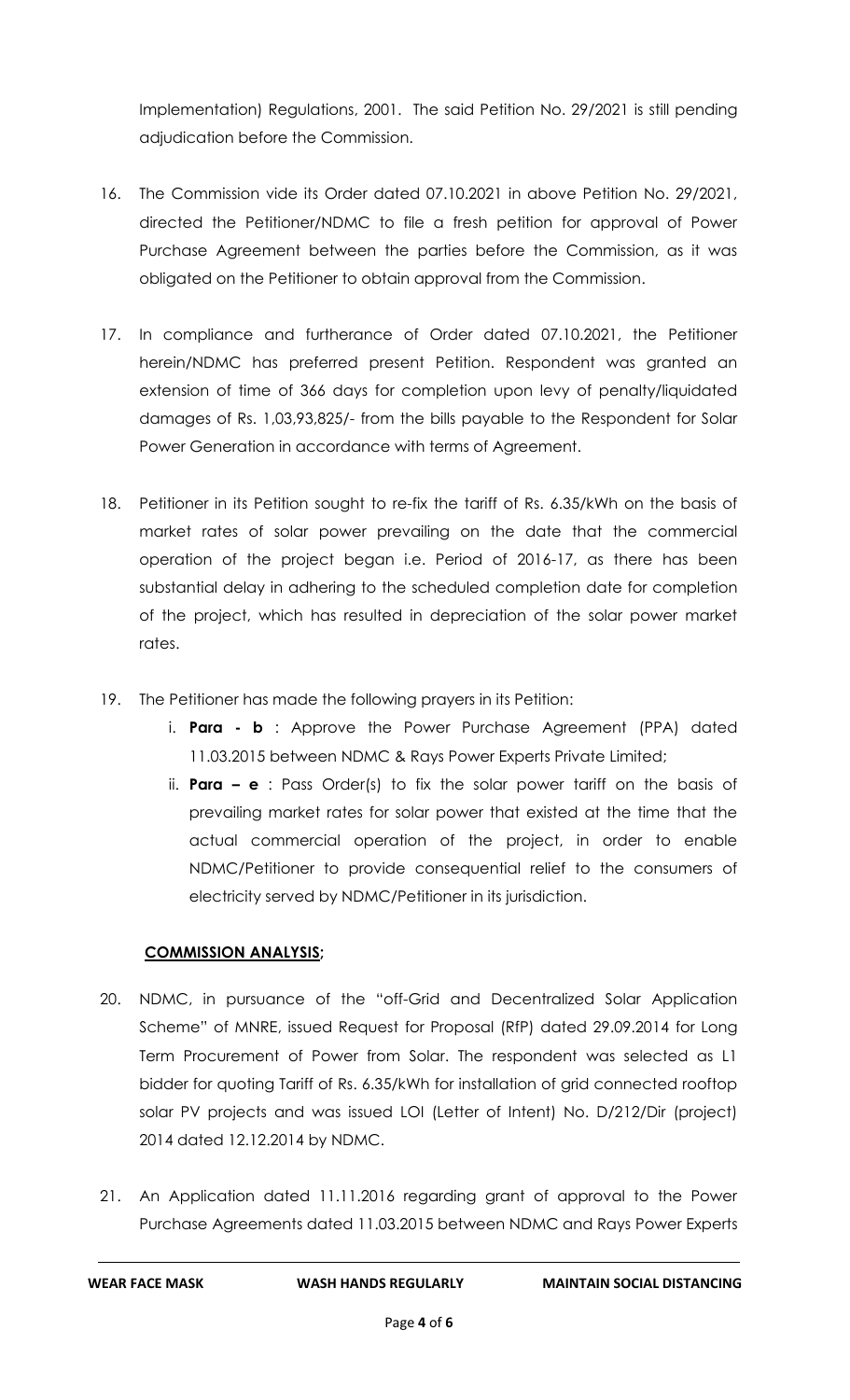Pvt. Ltd. was filed before the Commission, by the Petitioner herein. The Petitioner sought retrospective approval to the 23 Nos. of PPAs dated 11.03.2015 at Tariff of Rs. 6.35/kWh. A meeting was conducted in the Commission on 18.05.2017 and it was agreed by both the parties i.e., NDMC and Rays Power that NDMC may explore the possibility to bring such Solar Installations under Net-Metering arrangement which could not fructify.

- 22. The Respondent had filed a Writ Petition(Civil) No. 10579 of 2019 before Hon'ble High Court of Delhi and on 26.02.2021 at the time of hearing of Writ Petition, it was objected by the NDMC counsel that the Petitioner (herein Respondent) has to first approach the DERC for their claim and approval of rates. Hon'ble High Court of Delhi has granted liberty/permission to petitioner to approach the DERC without prejudice vide Order dated 26.02.2021.
- 23. Thereafter, on 01.04.2021, Rays Power Experts Private Limited filed a Petition bearing No. 29 of 2021 regarding approval of the PPA dated 11.03.2015 and approval of Tariff of Rs. 6.35/kWh as per clause 8 of the PPA, which is pending adjudication before the Commission.
- 24. The Commission was of the view that the NDMC has tried to shift its responsibility of taking approval of the PPA upon the private generator by virtue of a clause in the PPA this responsibility could not have been shifted in view of the express obligation of the Petitioner, NDMC as per Regulation 27(3) and Regulation 45 of the Conduct of Business Regulations, 2001. The relevant extract of the Regulation 47is reproduced below:

*"45. Regulation of licensee's purchase of power (i) The licensee shall file with the Commission in complete form copies of all Power Purchase Agreements already entered into by the licensee.*

*(ii)* The Commission shall be entitled to direct that the licensees shall *establish to the satisfaction of the Commission that the purchase of power by the licensees is under a transparent power purchase procurement process and is economical and the power is necessary for the licensee to meet its service obligation.*

*(iii)* The licensee shall apply to the Commission to approve the Draft *Power Purchase Agreement that the Licensee proposes to enter into. The Commission may pass orders:*

*(a) approving the agreement; or (b) approving the agreement with modifications proposed to the terms of the agreement; or (c) rejecting the agreement.*

*(iv) The provision of Clauses (ii) and (iii) above or any action taken therein shall not, in any manner, prejudice the exercise of functions and*